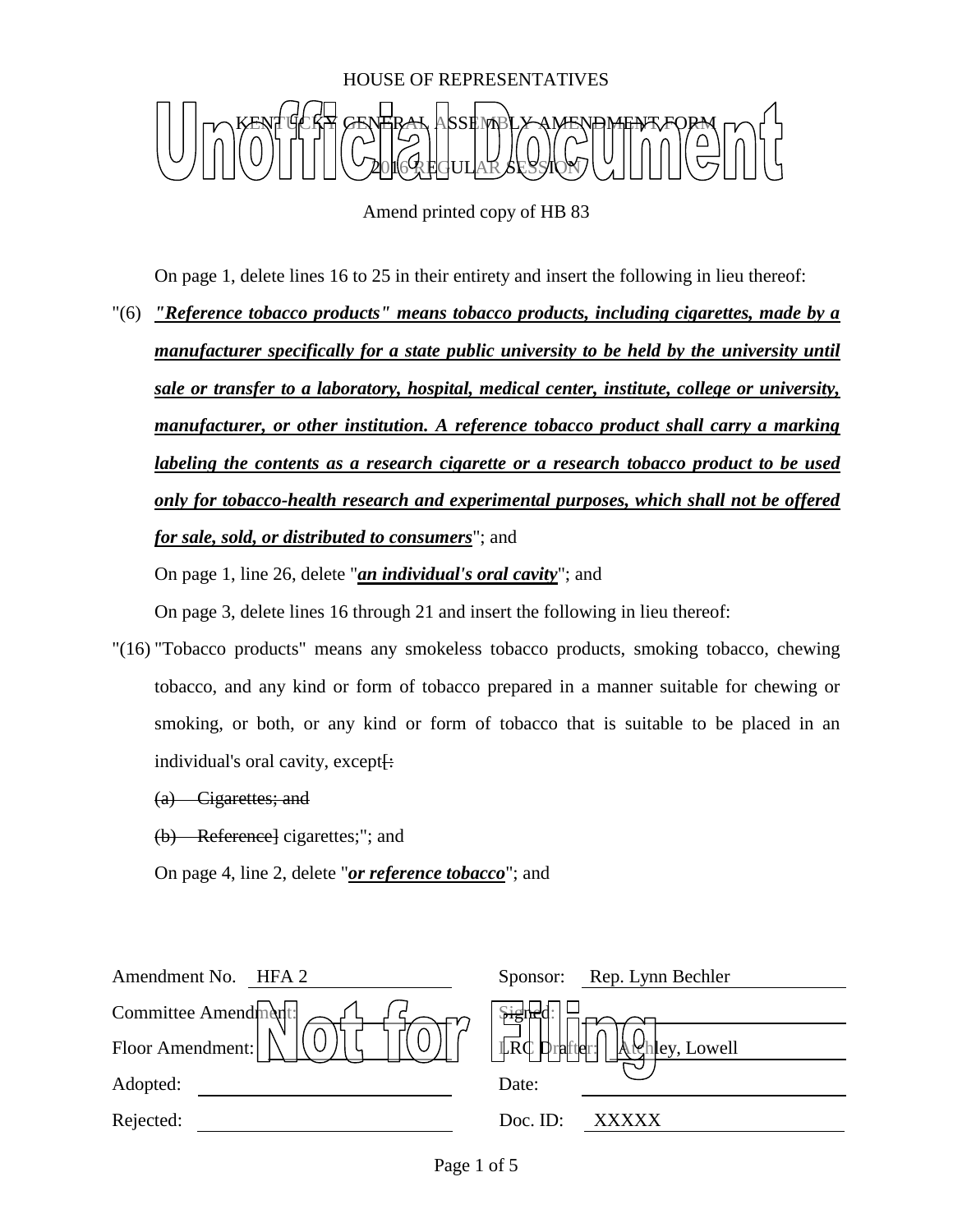

On page 4, line 3, delete "*products*"; and On page 4, delete line 25 its entirety; and On page 4, after line 25, insert the following: " $\blacktriangleright$  Section 2. KRS 138.140 is amended to read as follows:

- (1) A tax shall be paid on the sale of cigarettes within the state at a proportionate rate of three cents (\$0.03) on each twenty (20) cigarettes.
- (2) Effective April 1, 2009, a surtax shall be paid in addition to the tax levied in subsection (1) of this section at a proportionate rate of fifty-six cents (\$0.56) on each twenty (20) cigarettes. This tax shall be paid only once, at the same time the tax imposed by subsection (1) of this section is paid.
- (3) Effective June 1, 2005, a surtax shall be paid in addition to the tax levied in subsection (1) of this section and in addition to the surtax levied by subsection (2) of this section, at a proportionate rate of one cent (\$0.01) on each twenty (20) cigarettes. This tax shall be paid at the same time the tax imposed by subsection (1) of this section and the surtax imposed by subsection (2) of this section are paid. The revenues from this surtax shall be deposited in the cancer research institutions matching fund created in KRS 164.043.
- (4) (a) Effective August 1, 2013, an excise tax is hereby imposed upon every distributor for the privilege of selling tobacco products in this state at the following rates:
	- 1. Upon snuff at the rate of nineteen cents (\$0.19) per each one and one-half (1- 1/2) ounces or portion thereof by net weight sold;
	- 2. Upon chewing tobacco at the rate of:
		- a. Nineteen cents (\$0.19) per each single unit sold;
		- b. Forty cents (\$0.40) per each half-pound unit sold; or
		- c. Sixty-five cents (\$0.65) per each pound unit sold.

If the container, pouch, or package on which the tax is levied contains more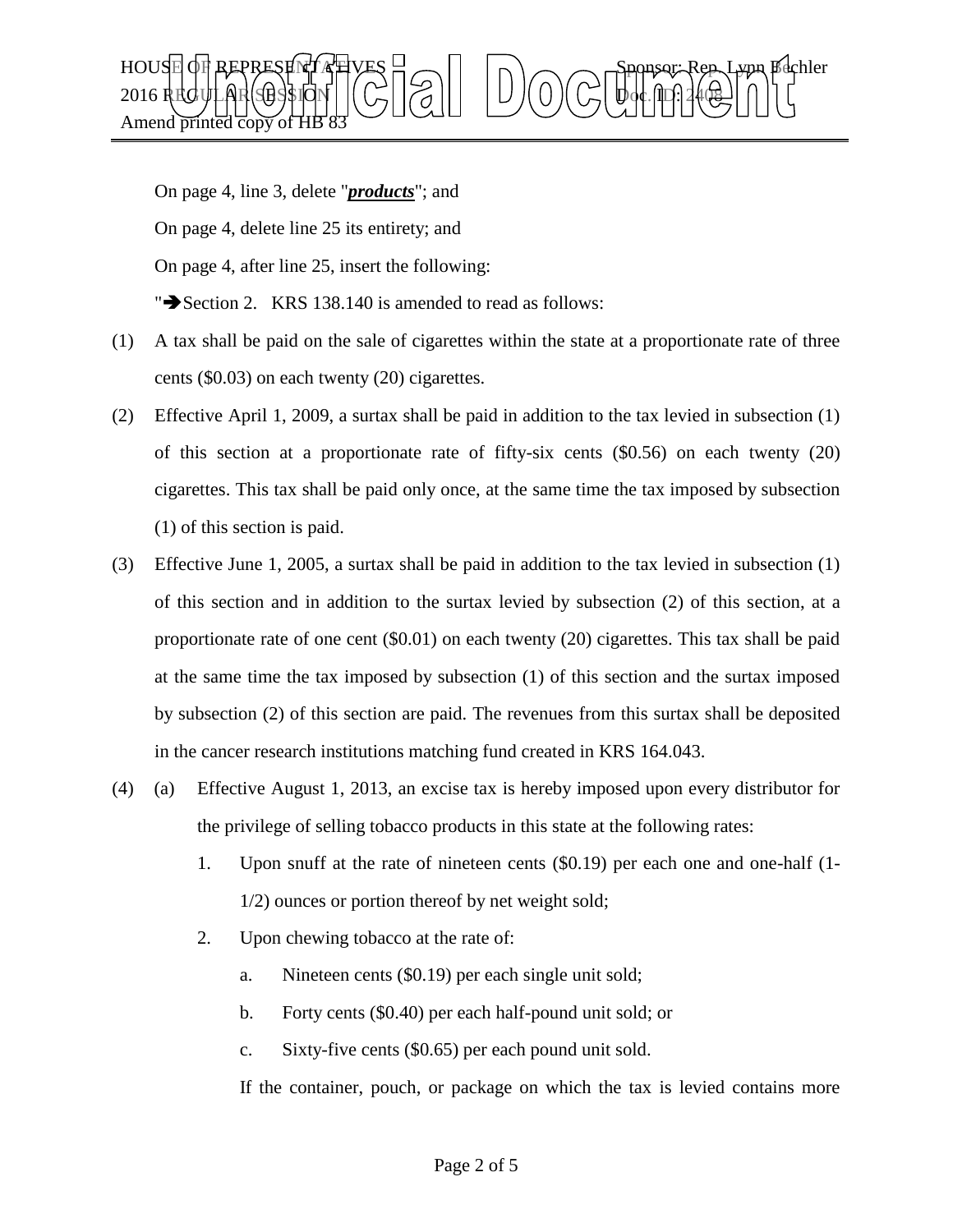

than sixteen (16) ounces by net weight, the rate that shall be applied to the unit shall equal the sum of sixty-five cents (\$0.65) plus nineteen cents (\$0.19) for each increment of four (4) ounces or portion thereof exceeding sixteen (16) ounces sold; and

- 3. Upon tobacco products sold, at the rate of fifteen percent (15%) of the actual price for which the distributor sells tobacco products, except snuff and chewing tobacco, within the Commonwealth.
- (b) The net weight posted by the manufacturer on the container, pouch, or package or on the manufacturer's invoice shall be used to calculate the tax due on snuff or chewing tobacco.
- (c) 1. A retailer located in this state shall not purchase tobacco products for resale to consumers from any person within or outside this state unless that person is a distributor licensed under KRS 138.195(7)(a) or the retailer applies for and is granted a retail distributor's license under KRS 138.195(7)(b) for the privilege of purchasing untaxed tobacco products and remitting the tax as provided in this paragraph.
	- 2. A licensed retail distributor of tobacco products shall be subject to the excise tax as follows:
		- a. On purchases of untaxed snuff, at the same rate levied by paragraph (a)1. of this subsection;
		- b. On purchases of untaxed chewing tobacco, at the same rates levied by paragraph (a)2. of this subsection; and
		- c. On purchases of untaxed tobacco products, except snuff and chewing tobacco, fifteen percent (15%) of the total purchase price as invoiced by the retail distributor's supplier.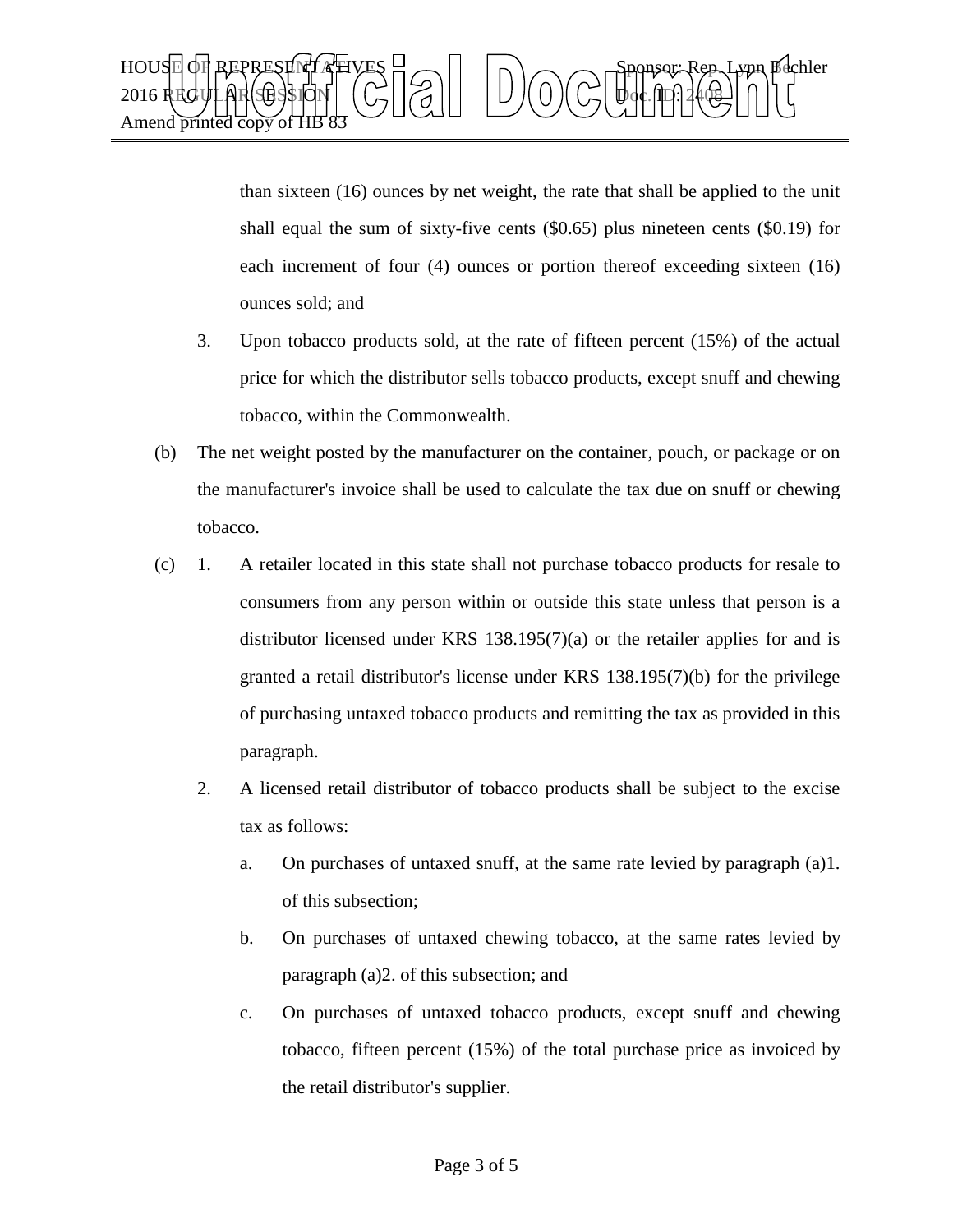

- (d) 1. The licensed distributor that first possesses tobacco products for sale to a retailer in this state or for sale to a person who is not licensed under KRS 138.195(7) shall be the distributor liable for the tax imposed by this subsection except as provided in subparagraph 2. of this paragraph.
	- 2. A distributor licensed under KRS 138.195(7)(a) may sell tobacco products to another distributor licensed under KRS 138.195(7)(a) without payment of the excise tax. In such case, the purchasing licensed distributor shall be the distributor liable for the tax.
	- 3. A licensed distributor or licensed retail distributor shall:
		- a. Identify and display the distributor's or retail distributor's license number on the invoice to the retailer; and
		- b. Identify and display the excise tax separately on the invoice to the retailer. If the excise tax is included as part of the product's sales price, the licensed distributor or licensed retail distributor shall list the total excise tax in summary form by tax type with invoice totals.
	- 4. It shall be presumed that the excise tax has not been paid if the licensed distributor or licensed retail distributor does not comply with subparagraph 3. of this paragraph.
- (e) No tax shall be imposed on tobacco products under this subsection that are not within the taxing power of this state under the Commerce Clause of the United States Constitution.

## (5) *The taxes imposed by subsections (1) and (4) of this section shall not apply to reference tobacco products.*

*(6)* The taxes imposed by subsections (1) to (4) of this section shall be paid only once, regardless of the number of times the cigarettes, or tobacco products may be sold.